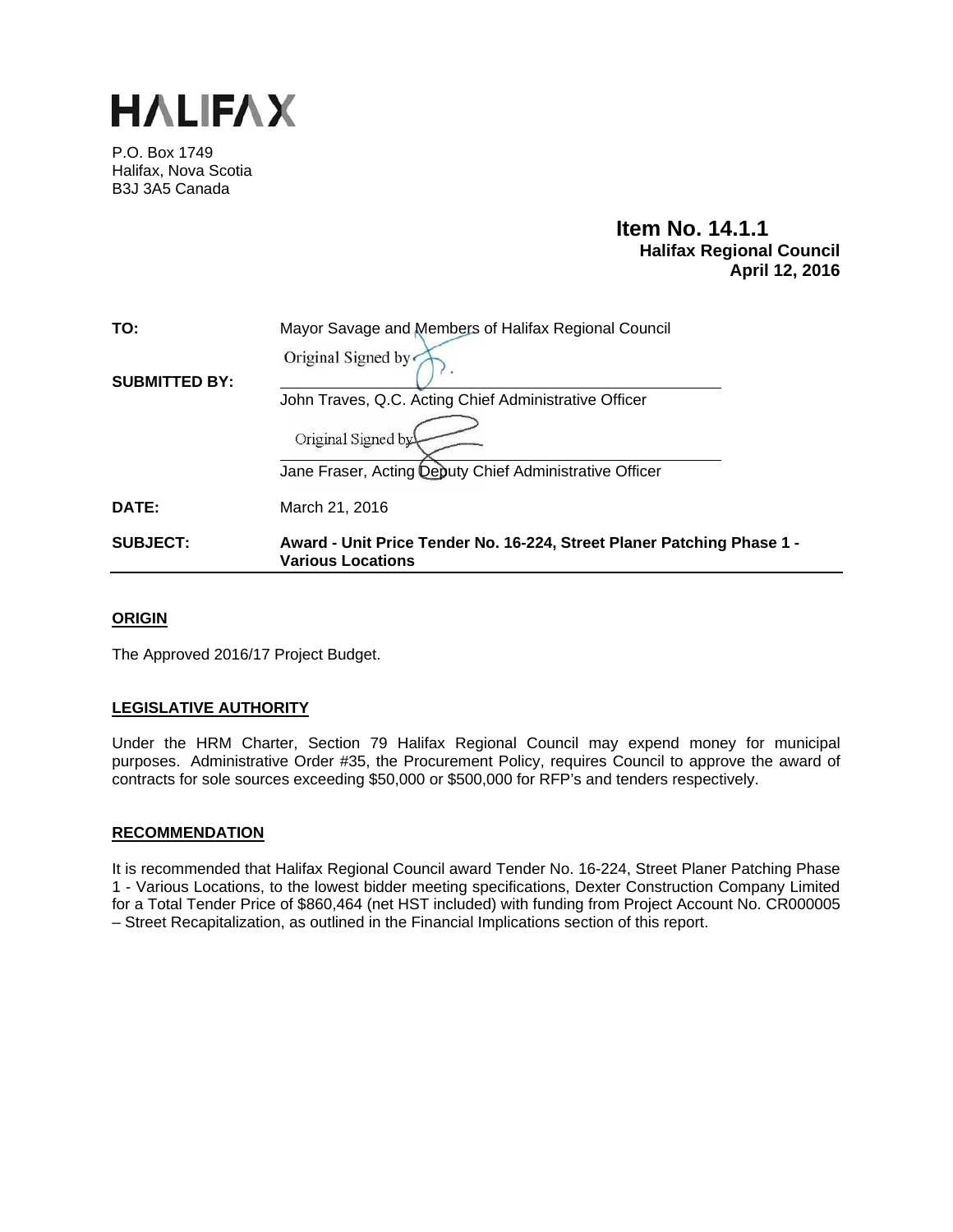## **BACKGROUND**

The Approved 2016/17 Project Budget includes funds for Street Planer Patching of various streets throughout HRM.

### **DISCUSSION**

Tender # 16-224 was publicly advertised on the Province of Nova Scotia's Procurement website on March 1, 2016 and closed on March 17, 2016. Bids were received from following companies:

## **Name of Company Bid Price (net HST included)**

| Dexter Construction Company Limited             | $$860.464*$ |
|-------------------------------------------------|-------------|
| <b>Basin Contracting Limited</b>                | \$910,198   |
| ARCP - Atlantic Road Construction & Paving Ltd. | \$926,228   |
| Ocean Contractors Limited                       | \$961,070   |
| Cumberland Paving and Contracting Limited       | \$1,295,995 |

### **\*recommended bidder**

The scope of work for this tender generally consists of asphalt patching of the following streets:

|                | Location                | From                         | To                       | <b>District</b> |
|----------------|-------------------------|------------------------------|--------------------------|-----------------|
| 1              | Rocky Lake Drive        | <b>Dexter Quarry</b>         | Cobequid Road            |                 |
| $\overline{2}$ | <b>Waverley Road</b>    | Spider Lake Road             | Civic 1616               |                 |
| 3              | <b>Baker Drive</b>      | Mount Hope Avenue            | Norm Newman Drive        | 3               |
| 4              | Victoria Road           | Albro Lake Road              | <b>Woodland Avenue</b>   | 5               |
| 5              | Wyse Road               | Dawson Street                | Nantucket Avenue         | 5               |
| 6              | Akerley Boulevard       | <b>Burnside Drive</b>        | John Savage Avenue       | 6               |
| $\overline{7}$ | <b>Burnside Drive</b>   | <b>Wright Avenue</b>         | <b>Akerley Boulevard</b> | 6               |
| 8              | Gordon Avenue           | <b>Main Street</b>           | <b>Tacoma Drive</b>      | 6               |
| 9              | Tacoma Drive            | Valleyfield Road             | Gordon Avenue            | 6               |
| 10             | Victoria Road           | <b>Windmill Road</b>         | Highway 111 Ramp         | 6               |
| 11             | <b>Waverley Road</b>    | <b>Breeze Drive</b>          | Civic 814                | 6               |
| 12             | Inglis Street           | South Park Street            | <b>Tower Road</b>        | 7               |
| 13             | <b>Robie Street</b>     | Quinpool Road                | Jubilee Road             | 7               |
| 14             | <b>Tower Road</b>       | Inglis Street                | Southwood Drive          | 7               |
| 15             | <b>Gottngen Street</b>  | <b>Rainnie Drive</b>         | <b>Cunard Street</b>     | 7               |
| 16             | Chebucto Road           | <b>Windsor Street</b>        | <b>North Street</b>      | 8               |
| 17             | <b>Gottingen Street</b> | <b>North Street</b>          | <b>Bilby Street</b>      | 8               |
| 18             | Novalea Drive           | <b>Leeds Street</b>          | Duffus Street            | 8               |
| 19             | <b>Young Street</b>     | Kempt Road                   | <b>Windsor Street</b>    | 8               |
| 20             | Dutch Village Road      | Joseph Howe Drive            | McFatridge Road          | 10              |
| 21             | <b>Starboard Drive</b>  | Larry Uteck Boulevard        | Civic 317                | 10              |
| 22             | Lucasville Road         | Hammonds Plains Road         | <b>Trailer Park</b>      | 13              |
| 23             | Lakeview Avenue         | Springfield Rec              | End                      | 14              |
| 24             | Springfield Lake Road   | <b>Fenerty Road</b>          | North Brook Court        | 14              |
| 25             | Cobequid Road           | <b>Windsor Junction Road</b> | <b>Civic 1334</b>        | 15              |
| 26             | Cobequid Road           | <b>Glendale Drive</b>        | <b>First Lake Drive</b>  | 15              |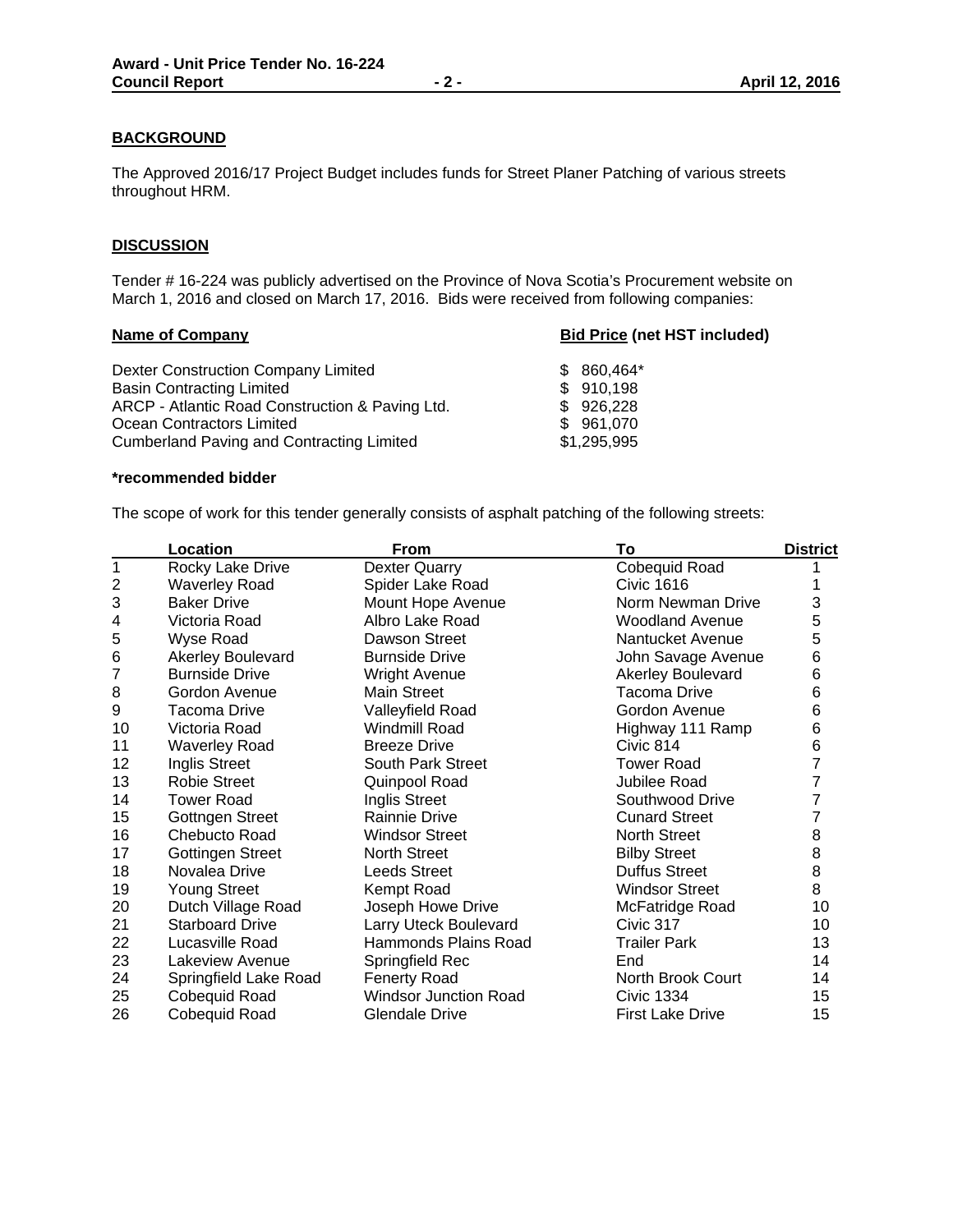It is anticipated that work will commence after the tender is awarded and as weather permits in the Spring and take fourteen (14) weeks to complete.

This is a **UNIT PRICE** contract and the cost will be dependent upon the actual quantities measured and approved by the HRM Project Manager.

There are no Local Improvement Charges associated with this work.

### **FINANCIAL IMPLICATIONS**

Based on the lowest tendered price of \$825,100 plus net HST of \$35,364, for a net total of \$860,464, funding is available in the Approved 2016/17 Project Budget from Project Account No. CR000005 – Street Recapitalization. The budget availability has been confirmed by Finance.

| <b>Budget Summary:</b> | <b>Project Account No. CR000005 - Street Recapitalization</b>                 |                                           |  |
|------------------------|-------------------------------------------------------------------------------|-------------------------------------------|--|
|                        | <b>Cumulative Unspent Budget</b><br>Less: Tender No. 16-224<br><b>Balance</b> | \$15.810.357<br>860,464 *<br>\$14.949.893 |  |

\* This project was estimated in the Approved 2016/17 Project Budget at \$1,000,000.

The balance of funds will be used to implement the remaining 2016/17 Street Recapitalization projects approved by Council.

### **ENVIRONMENTAL IMPLICATIONS**

Implications not identified.

### **ALTERNATIVES**

Council could choose not to approve the recommendations in this report, but this is not recommended by staff.